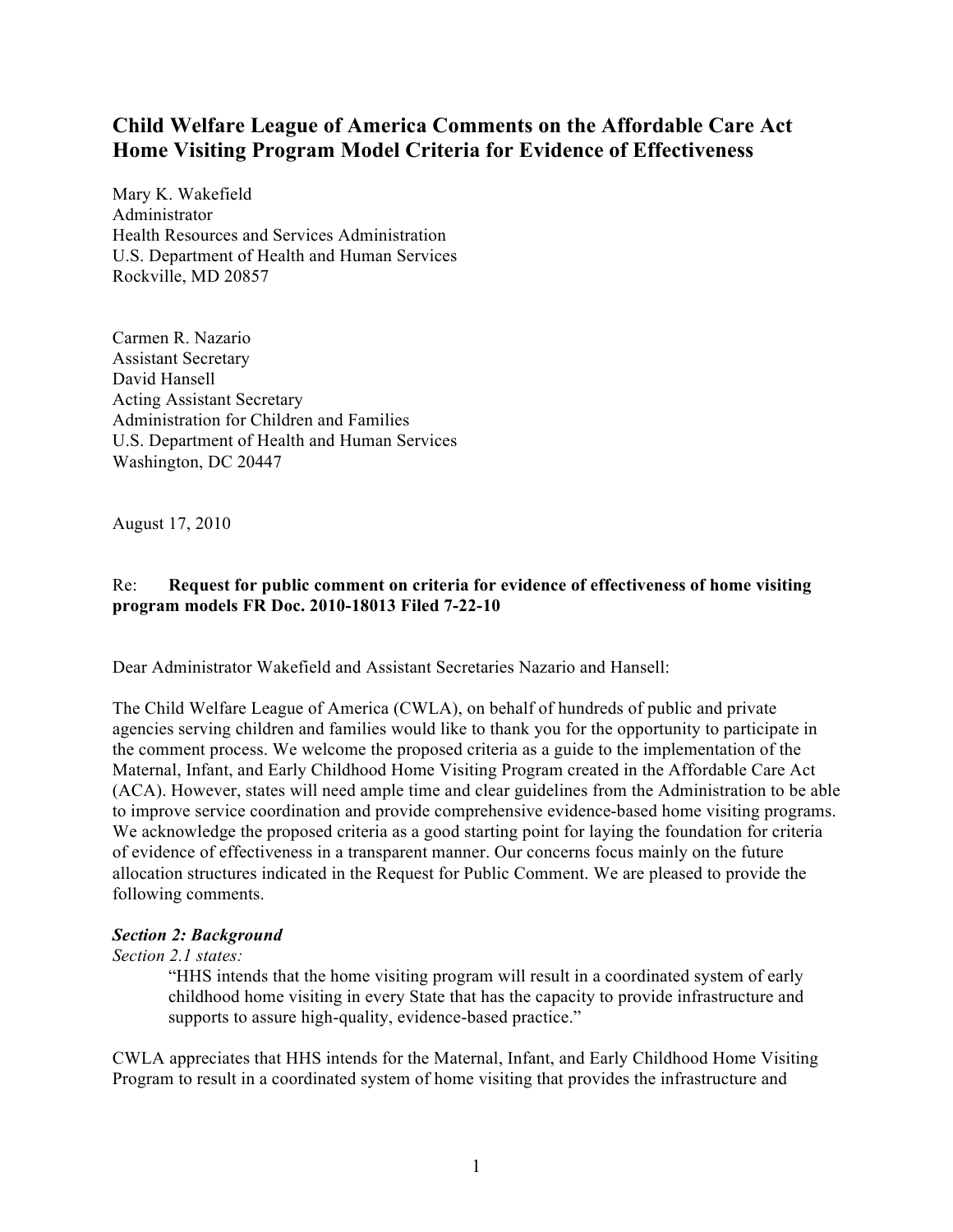supports to assure high-quality evidence-based practice, and in keeping with the spirit of the statute, we agree that this should be the fundamental goal in every state.

#### *Section 2.2 states:*

"It is expected that eligible entities will also have an opportunity to present documentation in their application for the grant program to demonstrate that additional home visiting models meet the final criteria. Such documentation will be reviewed by HHS using the same procedures applied in the HHS systematic review."

CWLA supports the opportunity that HHS is providing for states to submit additional documentation to demonstrate that a model is eligible even if it is not included in the initial Mathematica review, that has been called for by HHS. Since the review has yet to be finalized, states face the uncertainty of not knowing whether or not their model(s) will be eligible or screened out. Therefore, we suggest that states should only be required to submit additional documentation for qualifying their given model(s) based on the criteria outlined in sections 3.1 and 3.2.2.

## *Section 3: Proposed Criteria for Evidence of Effectiveness*

### *Section 3.1 states:*

"The two types of impact study designs that have the potential to be both well designed and rigorous are Randomized Controlled Trials (RCT) and Quasi-Experimental Designs (QED). HHS proposes to define RCT as a study design in which sample members are assigned to the program and comparison groups by chance. HHS proposes to define QED as a study design in which sample members are selected for the program and comparison groups in a non random way."

CWLA appreciates that in HHS' attempt to determine what type of study designs would be accepted as well-designed and rigorous, that they kept with the intent of the legislation by including both RCT and QED studies.

### *Section 3.1 states:*

"QED's are considered weaker than RCT's because characteristics that may be related to outcomes may also influence whether someone is in the program or comparison group."

CWLA agrees that from a research perspective QED's and RCT's are not equal. In distinguishing between the two, it is important to remember that RCT's are useful for isolating a variable and conclusively determining impact on the variable. Nonetheless, QED's take into account the complex nature of programs and communities and are often more appropriate in direct practice settings. Therefore, we urge HHS to maintain the intent of the statute by continuing to recognize the value of both RCT and QED study designs by allowing for both to qualify as well-designed and rigorous.

#### *Section 3.2.2 states:*

"Based on the legislative statute and the rating scheme, HHS proposes to consider a program model eligible for evidence-based funding if it meets the following criteria:

• At least one high or moderate quality impact study of the program model finds favorable, statistically significant impacts in two or more of the eight outcome domains (established in statute); or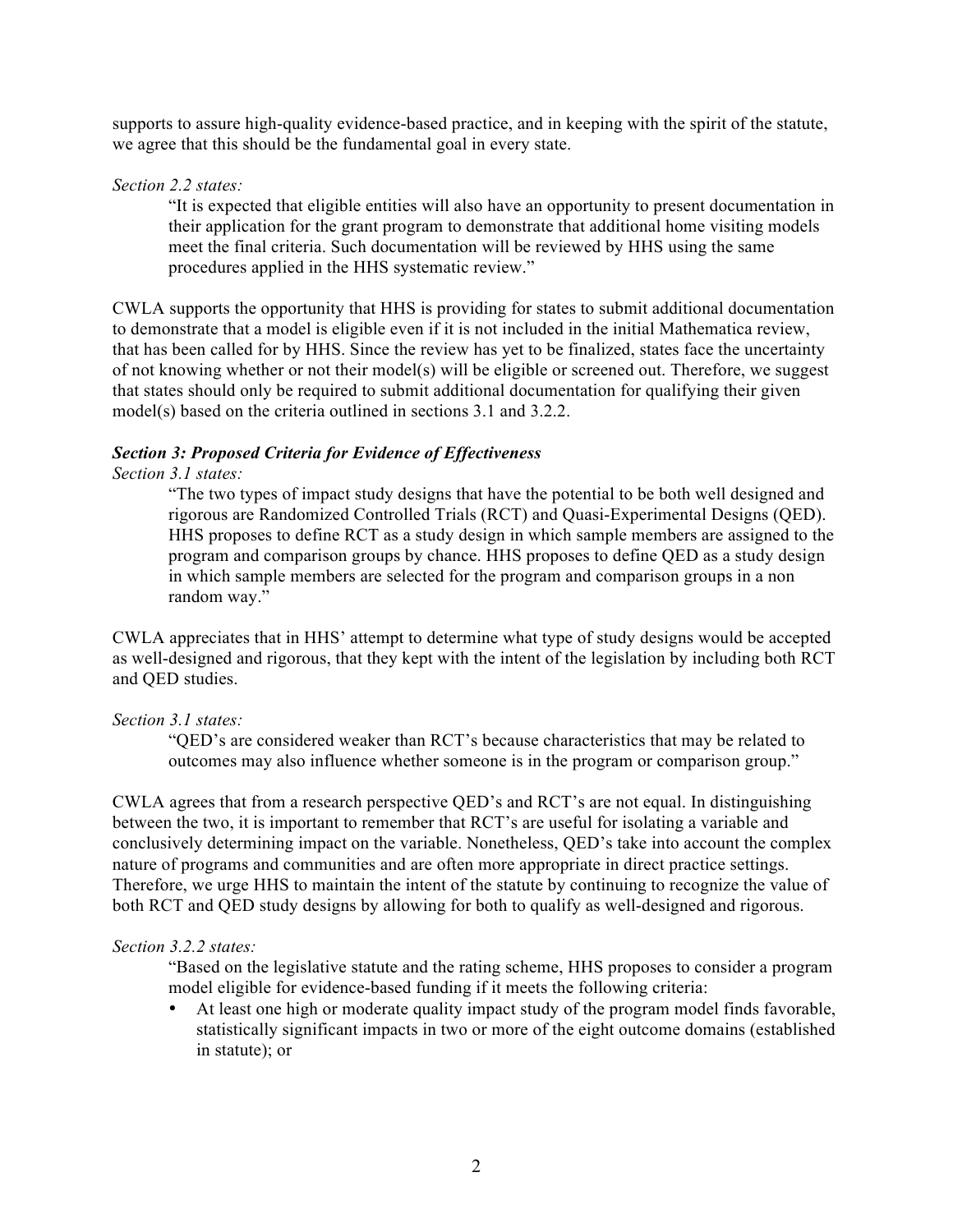• At least two high or moderate quality impact studies using different samples of the program model finds one or more favorable, statistically significant impacts in the same domain."

CWLA applauds the criteria mentioned above as it allows for range of models to be deemed eligible, thereby allowing states the flexibility needed to implement a continuum of models to meet the needs of their respective population. While the foundation is set by the aforementioned criteria, technical assistance will be needed for states to successfully implement the most appropriate model and/or bring to scale multiple models, depending on their varying needs.

## *Section 4: Proposed Methods for HHS' Systematic Review of Evidence of Effectiveness Section 4.0 states:*

"The review will be completed after comments on this notice are received and considered."

CWLA commends the transparency HHS provides in allowing the public to comment on the rating and assessment steps of the review process being carried out by Mathematica. However, we are concerned that the limited time in which states are being given to submit their needs assessment and application is restricting their ability to meet the final eligibility criteria. We would recommend that HHS provide states with a clear and realistic timeline for all requirements under the ACA Home Visiting Grant Program, including time to challenge the Mathematica review if necessary. The guidance is strong in setting up a system for states to apply what works. However the guidance is undermined if there is not enough time allowed for states to pick the best models that best meet their vulnerable population's particular needs.

## *Section 5: Implementation Reviews*

*Section 5.0 states:*

"To assist in implementation of the ACA Maternal, Infant and Early Childhood Home Visiting Program, the project plans to collect and publish information about implementation of the prioritized program models."

In order to scale up and replicate evidence-based programs, it is indeed critical to account for proper implementation. From our experience communicating with agencies and programs, CWLA strongly recommends ensuring that model developers have the capacity to provide the supports and technical assistance for (1) exploring the appropriateness of the model to the potential service population, (2) adapting the model to the needs of the particular service population and (3) ensuring model fidelity. While we believe it would be more prudent to screen for this capacity before a model is deemed eligible, we strongly urge all Administration implementation publications to clearly indicate if the model developer has the aforementioned implementation capacity that is key to successful replication.

### *Section 7: Future Allocations Based on Application Strength*

### *Section 7.0 states:*

"To encourage exemplary programs and direct Federal funds where they can have the greatest impact, HHS plans to allocate the grant funding available in future years that exceeds funding available in FY 2010 competitively based upon states' capacity and commitment to improve child outcomes specified in the statute through improvements in service coordination and the implementation of programs with fidelity to the model."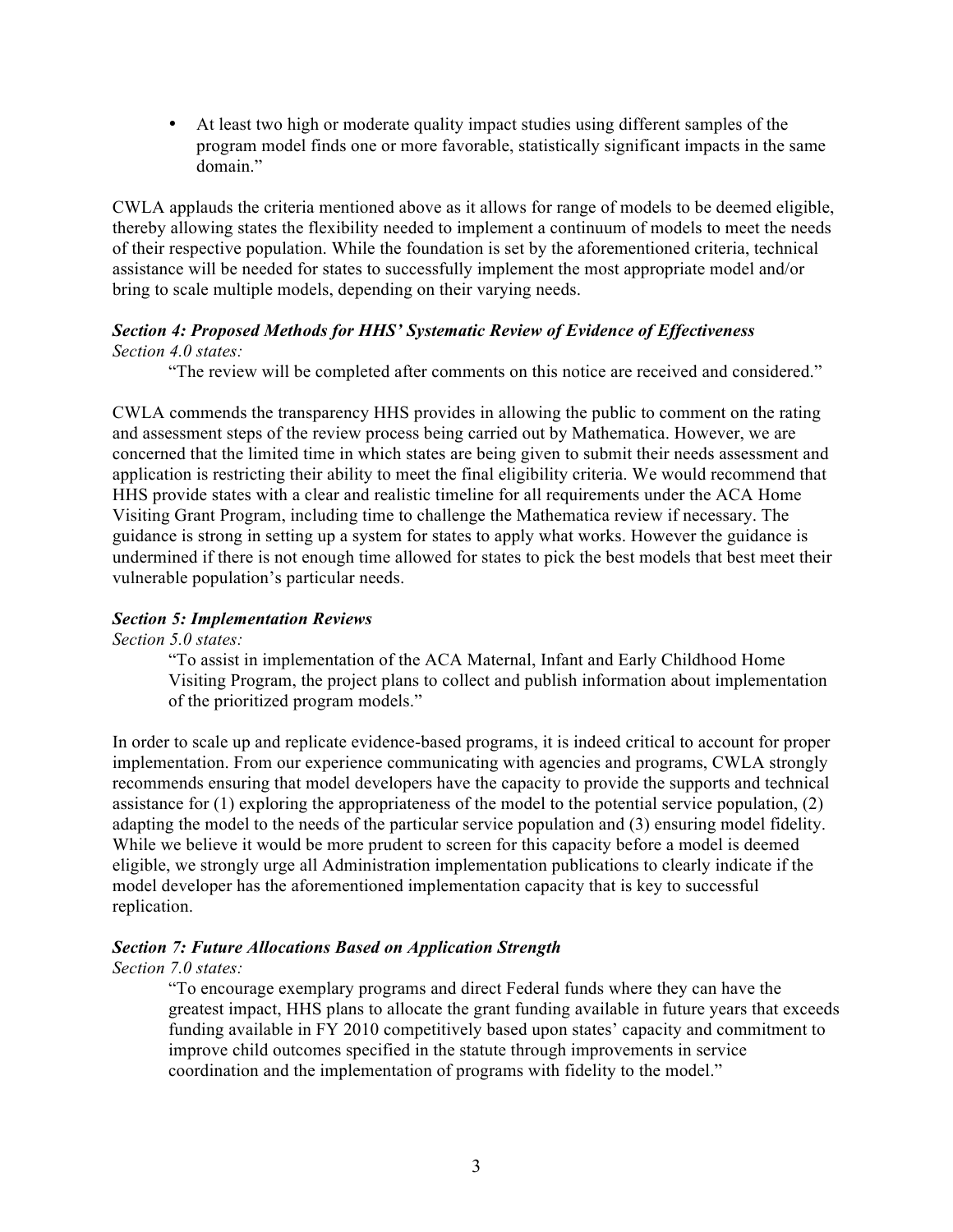CWLA is concerned about allocating funds competitively before the end of the five year grant program as it is not feasible or consistent with the intent of the statute. The amount of time needed to demonstrate positive outcomes will heavily depend on the outcomes measured, noting that data collection times vary. In addition, the statute does not propose any incentives for states meeting the outcomes after the first year. Rather it requires states who cannot demonstrate improvements in four outcome areas at three years to develop and implement a corrective action plan. Ultimately, commitment to innovation is compromised by this competitive grant program due to the limited time states will have to demonstrate improvements in the specified outcomes.

### *Section 7.0 states:*

"HHS plans to evaluate applications based on multiple criteria and invites comments on what criteria are appropriate. Among the criteria, HHS proposes to give significant weight to the strength of the available evidence of effectiveness of the model(s) employed by the state. In this context, the use of program models satisfying the criteria outlined in Section 3.2.2 would be a minimal requirement, but HHS would consider additional criteria that further distinguish models with greater and lesser support in evidence. HHS is committed to ensuring that these criteria are transparent, methodologically sound, and increase the likelihood that federal funds will contribute to improved outcomes for at-risk children and families."

CWLA believes it is important not to place significant weight on any one factor/variable as there are multiple factors that could contribute to the outcomes a model(s) can demonstrate, including participant engagement, community systems, organizational capacity, efficient use of resources, data collection, demographics, etc. For example, a model with strong evidence could have poor outcomes when brought to scale in the context of a community where it does not fit the needs of the given population. As quoted above from the first sentence in section 7.0, improvements in service coordination and implementation fidelity are important criteria, and they require advanced guidance on how to strive for and measure success. If HHS is going to remain committed to innovation, placing disproportionate emphasis on the strength of model evidence is a disincentive for states to invest in promising, and potentially more appropriate, models.

In the end, if a competitive funding process is established after the first year, it should prioritize demonstrated improvements in outcomes.

## *Section 8: Future Considerations*

## *Section 8.0 states:*

"HHS anticipates the criteria for evidence-based models will likely need to be altered over time as the state of the field changes. If HHS believes the criteria need to be changed in the future years, it is anticipated the public will have an opportunity to comment on the proposed revisions. HHS intends to review the evidence base for home visiting models on an ongoing basis to ensure that new evidence is incorporated."

Again, CWLA commends the efforts of HHS to provide transparency with respect to any changes that may be made to the criteria over time. We would only ask that as the Administration and others continue to push the field towards a more evidence-based approach, HHS ensure that as new evidence is required, models are given the opportunity to build up the quality of both their service and research. Following, states should have ample time to enact program improvements based on advancements in research and to gather and submit additional documentation to demonstrate the improvements with the help of HHS technical assistance.